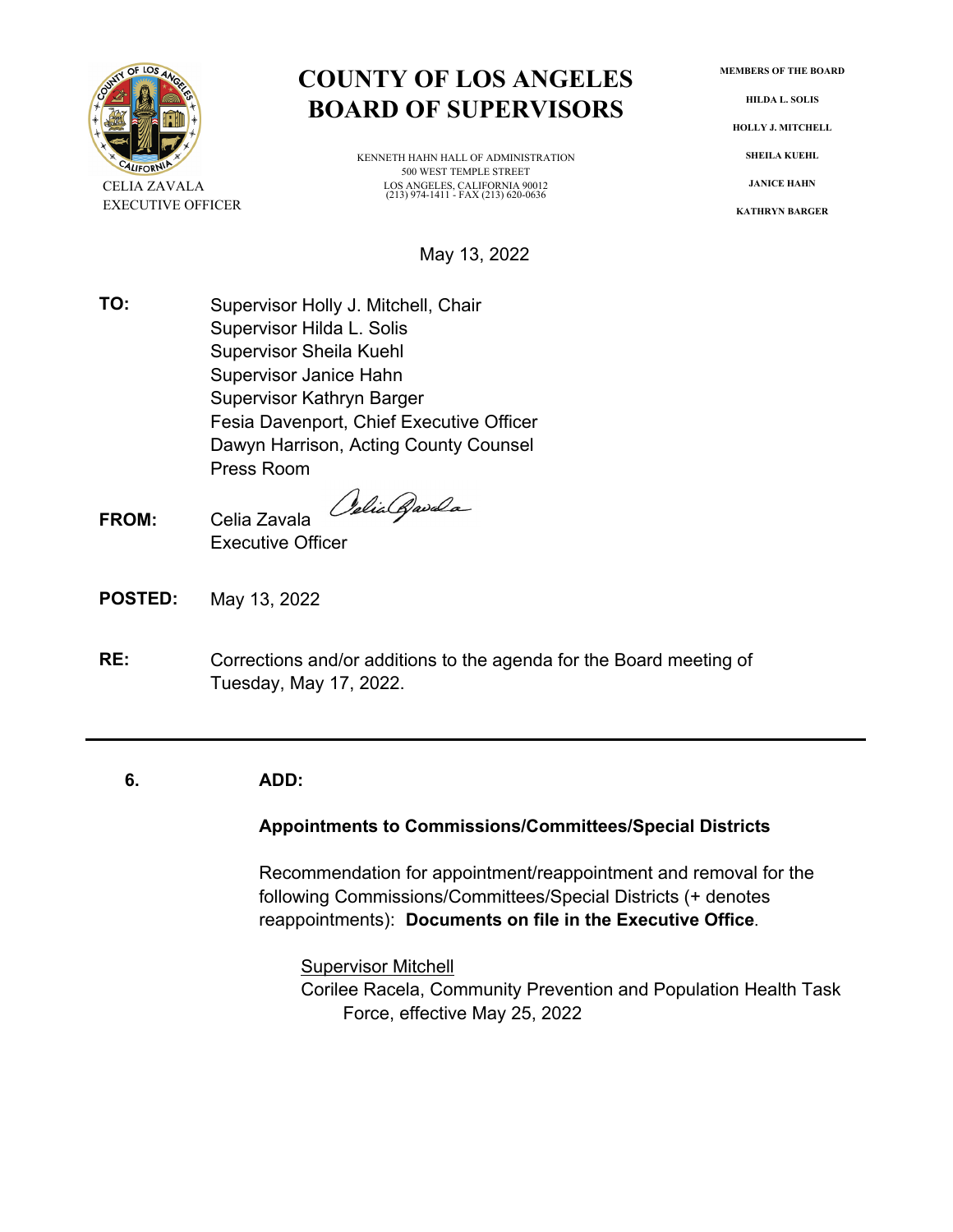Supervisor Barger Chris Finney (Alternate) (Removal), Public Safety Realignment Team (22-0062)

[Public Comment/Correspondence](http://file.lacounty.gov/SDSInter/bos/supdocs/164764.pdf) 

#### **27. REVISE:**

## **Stabilizing Support and Programs for Survivors of Intimate Partner Violence/Domestic Violence**

**Revised** recommendation as submitted by Supervisors Kuehl and Hahn: Direct the Chief Executive Officer, in consultation with the Director of Public Health, through the Office of Women's Health (OWH) and the Domestic Violence Council (DVC), to report back to the Board in writing during in the Fiscal Year 2022-23 Final Changes Supplemental budget on the identification and allocation of \$3,100,000 in new ongoing funding to the Department of Public Health in order to stabilize, sustain and expand the County's Domestic Violence Shelter-Based Program (DVSBP); and direct the Chief Executive Officer, in consultation with the Directors of Public Health and Public Social Services, to report back to the Board in writing in 90 days with recommendations identifying the necessary staffing and ongoing funding needed for the Department of Public Health OWH and DVC to support the creation of Intimate Partner Violence or Domestic Violence prevention services, as well as to support current DVSBP and Domestic Violence Support Services (DVSS) Programs, and identifying the staffing and ongoing funding needed for the expansion of DVSS services to include non-CalWORKS clients. (22-1940)

[Motion by Supervisors Kuehl and Hahn](http://file.lacounty.gov/SDSInter/bos/supdocs/169034.pdf)  [Public Comment/Correspondence](http://file.lacounty.gov/SDSInter/bos/supdocs/169038.pdf)  [Revised motion by Supervisors Kuehl and Hahn](http://file.lacounty.gov/SDSInter/bos/supdocs/169113.pdf)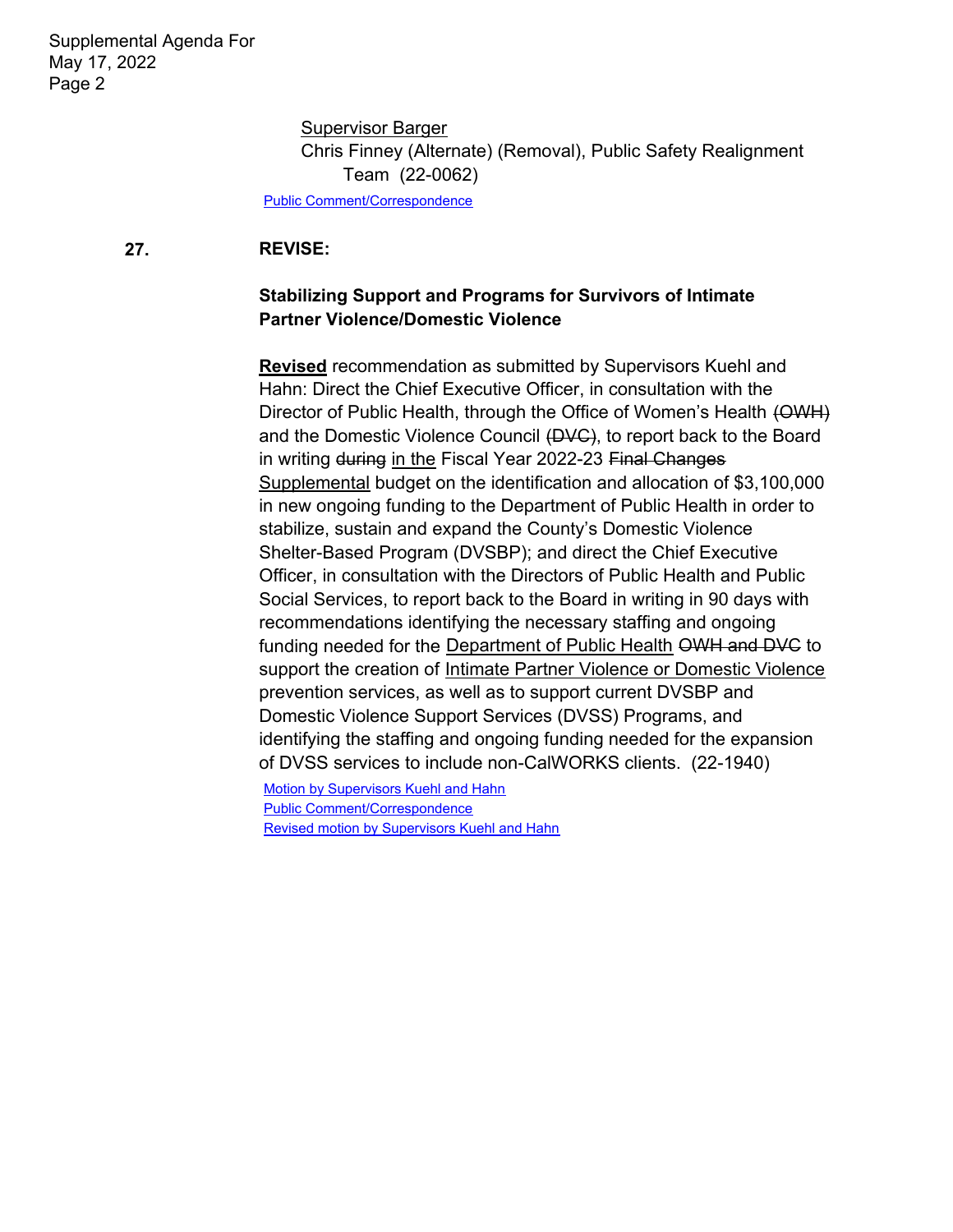## **31. REVISE:**

## **Advancing a Countywide Pre-Petition Advocacy Model for Child Welfare**

**Revised** recommendation as submitted by Supervisors Hahn and Solis: Direct the Chief Executive Officer, through the Service Integration Branch, to bring on a consultant with expertise in preventive child welfare services, particularly pre-petition advocacy, … (22-1929)

**Motion by Supervisor Hahn** [Public Comment/Correspondence](http://file.lacounty.gov/SDSInter/bos/supdocs/169010.pdf)  [Revised motion by Supervisors Hahn and Solis](http://file.lacounty.gov/SDSInter/bos/supdocs/169134.pdf)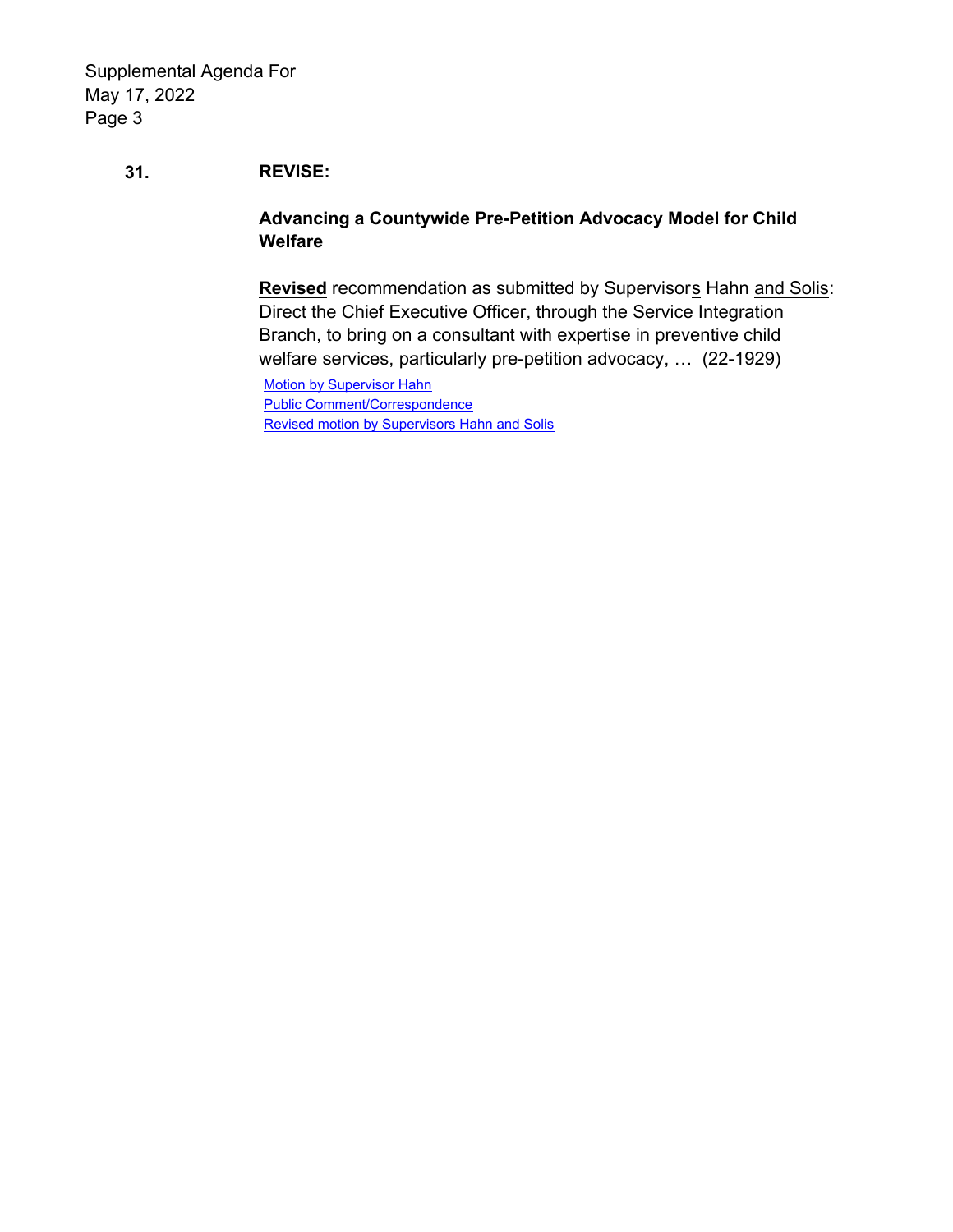#### **SUPPLEMENTAL AGENDA**

## **79-A. Creating Permanent Affordable Housing through Chapter 8 Agreement Sales**

Recommendation as submitted by Supervisors Solis and Hahn: Approve the Chapter 8 Agreement Sale Numbers 2852 and 2853 authorizing the Treasurer and Tax Collector to sell five tax-defaulted properties subject to the Tax Collector's Power to Sell to the County for the estimated total purchase price of \$234,941; instruct the Chair to sign the Chapter 8 Agreements; and direct the Chief Executive Officer, in partnership with the Treasurer and Tax Collector, to evaluate the Chapter 8 Agreement Sale process and develop recommendations to establish a regular, ongoing process, in coordination with eligible entities and mission-driven nonprofit organizations, to review the inventory of tax-defaulted properties available for acquisition through a Chapter 8 Agreement, identify potential properties suitable for affordable housing, and develop a streamlined process for Government entities and other eligible entities, in partnership with the County, to acquire the properties through a Chapter 8 Agreement Sale to preserve or create affordable housing. (22-1978)

[Motion by Supervisors Solis and Hahn](http://file.lacounty.gov/SDSInter/bos/supdocs/169127.pdf)  [Public Comment/Correspondence](http://file.lacounty.gov/SDSInter/bos/supdocs/169128.pdf)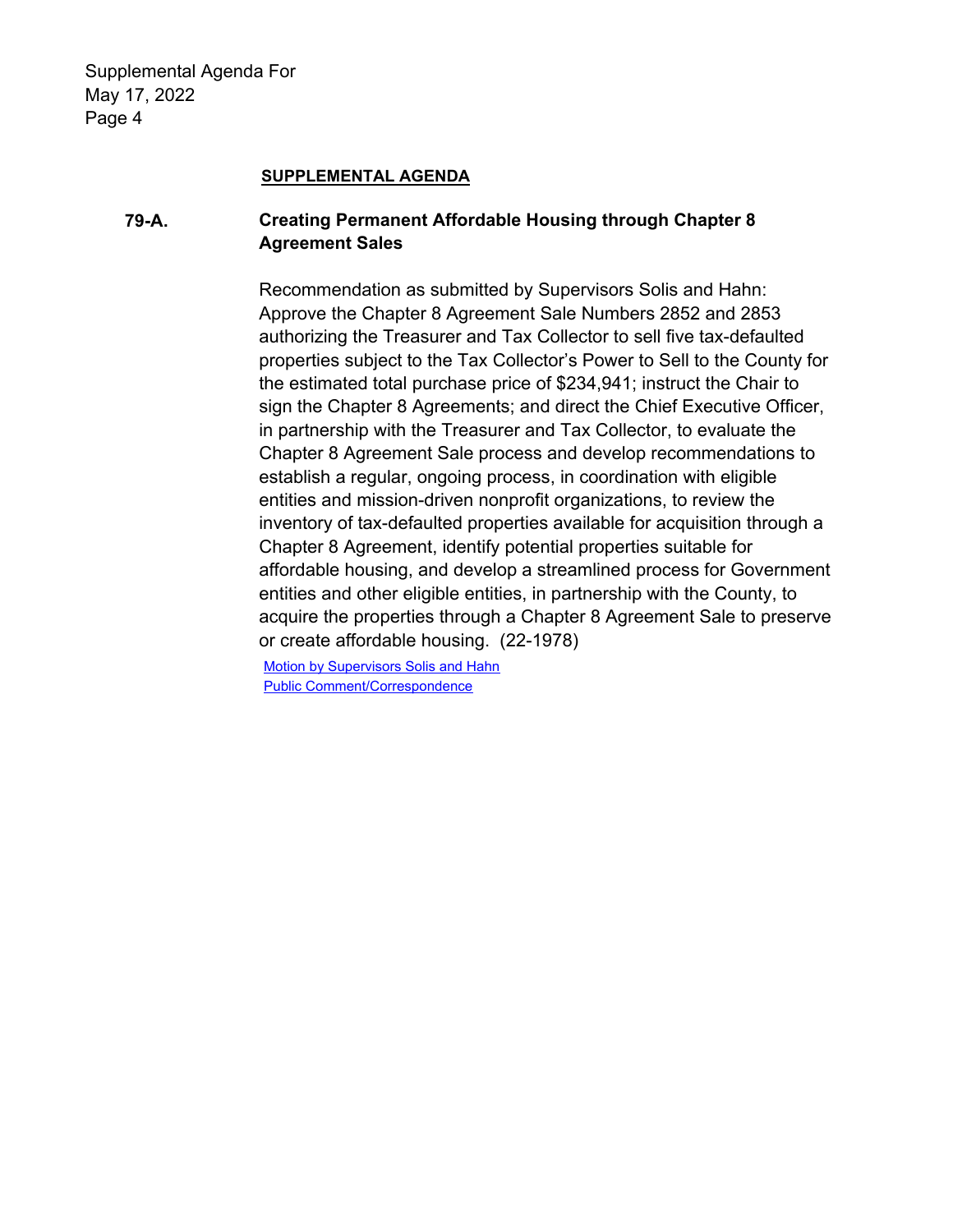### **79-B. Bassett Agreement to Develop a New Park**

Recommendation as submitted by Supervisor Solis: Authorize the Director of Parks and Recreation to negotiate the terms of an agreement with the Bassett Unified School District and/or other interested parties to develop a new park located at 943 Sunkist Avenue in the unincorporated La Puente area, and explore the use of a conservation corps entity to implement the park improvements if this approach is deemed to be cost effective and efficient; find that the recommended actions are exempt from the California Environmental Quality Act; and instruct the Director to take the following related actions:

> Develop a feasibility study, community engagement plan, concept design and cost estimation for improvements and the ongoing operations and maintenance using the County's as-needed consultants;

Explore and make recommendations for the long-term entities to provide the most efficient and cost-effective options for the long-term operations and maintenance of the park; and

Execute a right of entry permit with the Bassett School District to allow the County to access the property for the purpose of meeting the directives. (22-1979)

[Motion by Supervisor Solis](http://file.lacounty.gov/SDSInter/bos/supdocs/169129.pdf)  [Public Comment/Correspondence](http://file.lacounty.gov/SDSInter/bos/supdocs/169130.pdf) 

## **79-C. Extend the Reward Offer in the Investigation of Murder Victim Luis Sandoval**

Recommendation as submitted by Supervisor Solis: Extend the \$25,000 reward offered in exchange for information leading to the apprehension and conviction of the person or persons responsible for the heinous murder of 71-year-old Luis Sandoval, who was fatally shot while riding his bike near the intersection of Olympic Boulevard and Hicks Avenue in East Los Angeles on February 25, 2007, at approximately 5:00 a.m. (08-1857)

[Motion by Supervisor Solis](http://file.lacounty.gov/SDSInter/bos/supdocs/169124.pdf)  [Public Comment/Correspondence](http://file.lacounty.gov/SDSInter/bos/supdocs/169125.pdf)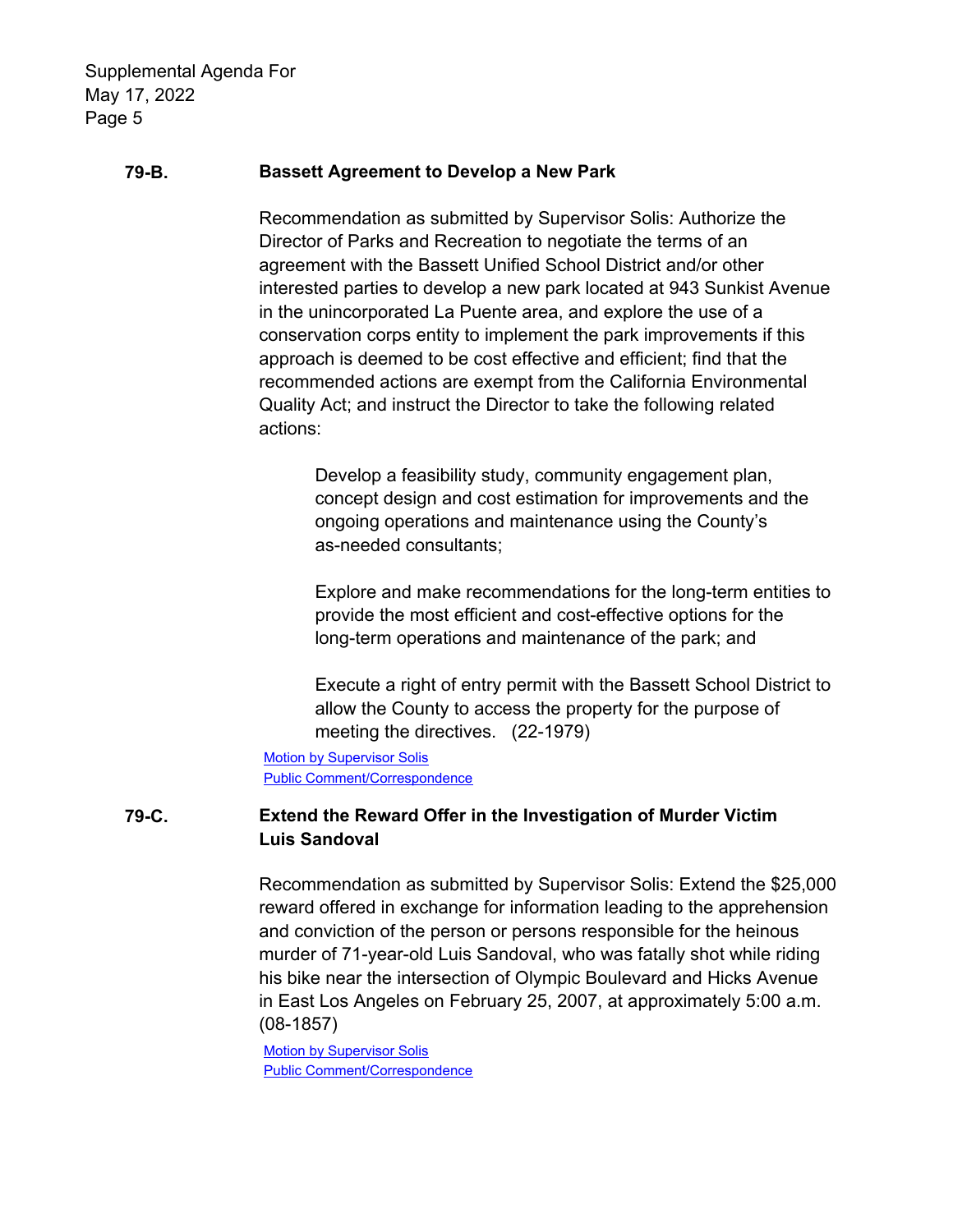## **79-D. Extend the Reward Offer in the Investigation of the Death of Pomona Resident**

Recommendation as submitted by Supervisor Solis: Extend the \$10,000 reward offered in exchange for information leading to the apprehension and conviction of the person or persons responsible for the death of a 36-year-old male, who was tragically struck and killed by an unidentified vehicle, while walking to cross the lanes of the Interstate 10 Freeway, west of Kellogg Drive, when his vehicle ran out of gas on November 23, 2016. (18-2324)

[Motion by Supervisor Solis](http://file.lacounty.gov/SDSInter/bos/supdocs/169122.pdf)  [Public Comment/Correspondence](http://file.lacounty.gov/SDSInter/bos/supdocs/169123.pdf) 

## **79-E. Proposed Amendments to the Department of Youth Development Ordinance**

Recommendation as submitted by Supervisors Mitchell and Kuehl: Amend Agenda Item No. 82 to incorporate amendments to the ordinance creating the Department of Youth Development to add Section 2.120.040 - Purpose of Department, and other revisions. (Relates to Agenda No. 82) (22-1983)

[Motion by Supervisors Mitchell and Kuehl](http://file.lacounty.gov/SDSInter/bos/supdocs/169143.pdf)  [Public Comment/Correspondence](http://file.lacounty.gov/SDSInter/bos/supdocs/169144.pdf)  [Proposed Ordinance Amendments](http://file.lacounty.gov/SDSInter/bos/supdocs/169147.pdf)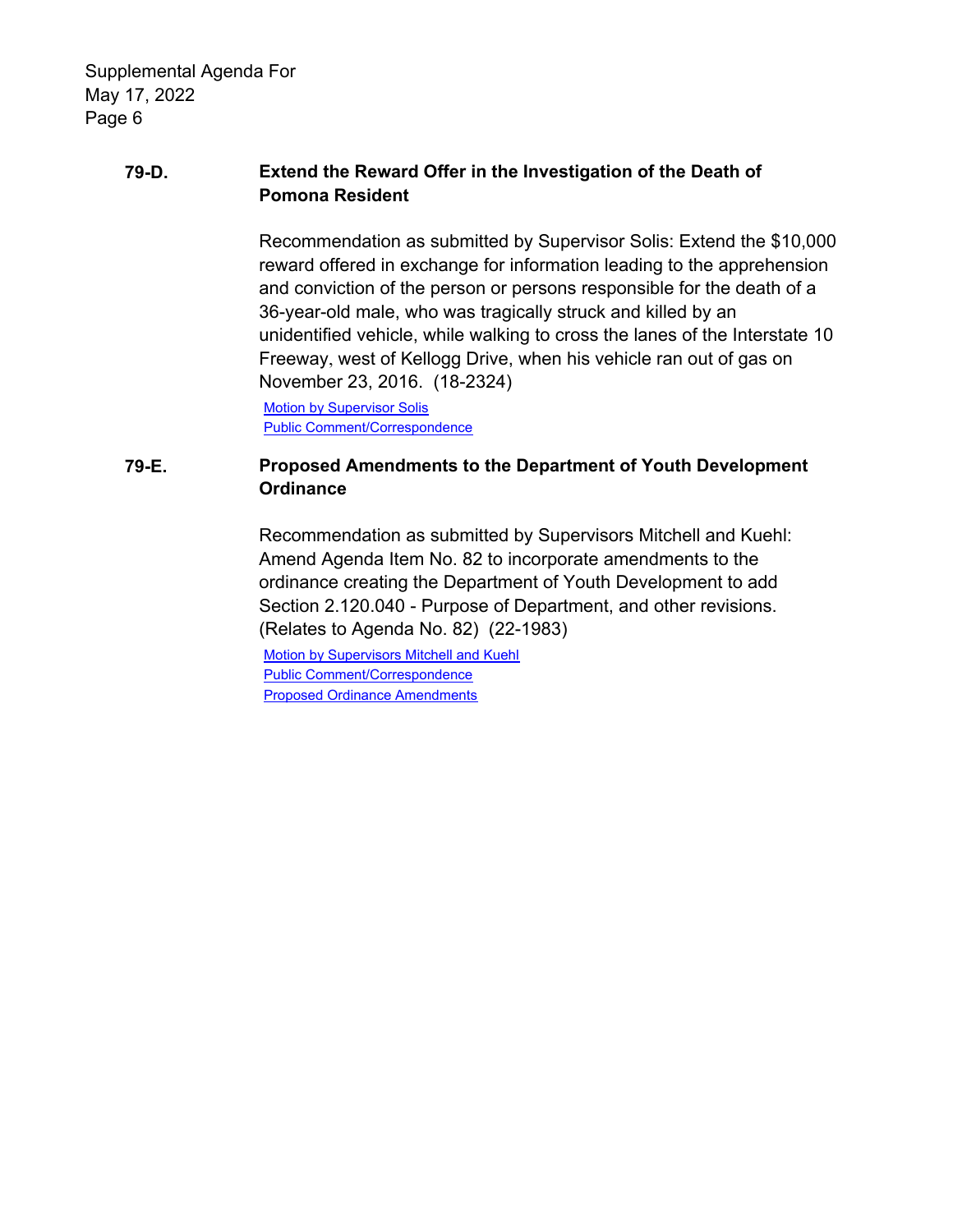## **79-F. Joint Enforcement Action and Community Notification of Ethylene Oxide Emissions from Sterigenics in the City of Vernon and Surrounding Neighborhoods**

Recommendation as submitted by Supervisor Hahn: Instruct the Director of Public Health to work in collaboration with the City of Vernon and in partnership with local community organizations and promotores/community health workers, to immediately provide nearby community members information on ethylene oxide emissions and what is being done to reduce emissions, as well as its health effects and how residents can reduce potential exposure if it is determined that there are health-related risks from these emissions, and coordinate an interagency working group to address the release of emissions at Sterigenics to do the following:

Include the agencies that investigate and enforce applicable environmental health laws and regulations, such as the South Coast Air Quality Management District, the City of Vernon, and in consultation with the State's Office of Environmental Health and Hazard Assessment, to ensure that any and all enforcement action is taken to protect public health;

Coordinate community notifications, enforcement activities and other health protective actions to prevent exposures to toxic emissions; and

Report back to the Board in writing in 30 days and monthly thereafter, with updates on the working group's progress; and

Instruct the Acting County Counsel and the Director of Public Health to explore potential cost recovery for any response services and activities provided by the County and report back to the Board in writing within 90 days. (22-1982)

[Motion by Supervisor Hahn](http://file.lacounty.gov/SDSInter/bos/supdocs/169145.pdf)  [Public Comment/Correspondence](http://file.lacounty.gov/SDSInter/bos/supdocs/169146.pdf)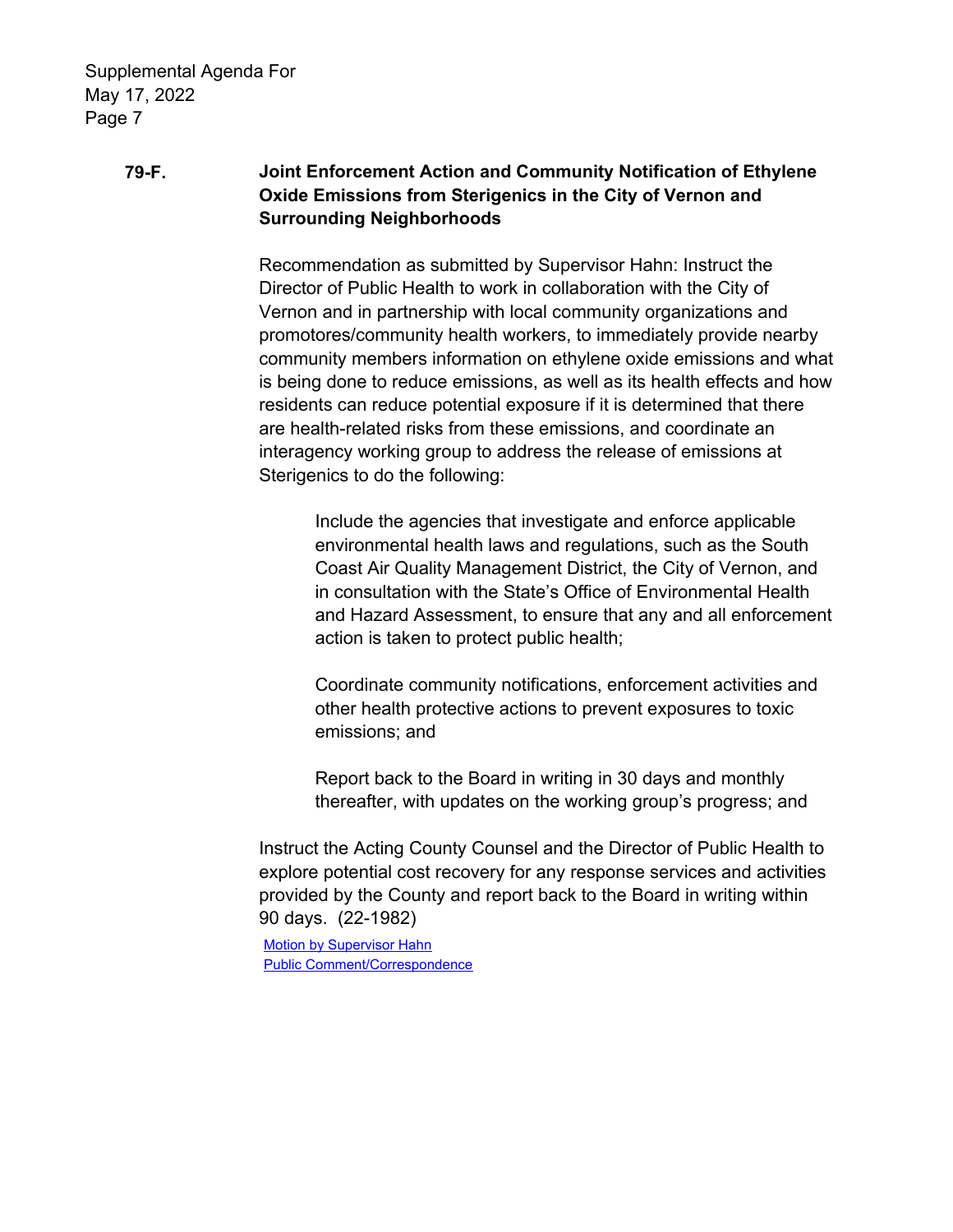#### **79-G. Accelerating Implementation of New Measure H Framework**

Recommendation as submitted by Supervisor Hahn: Direct the Chief Executive Officer-Homeless Initiative to immediately implement the Fiscal Year (FY) 2023-24 Homeless Initiative (HI) funding recommendation process and provide a report back to the Board in writing in 60 days on the status including a description of the process and timeline that will be used to develop the funding recommendations; submit the proposed FY 2023-24 HI funding recommendations to the Board in January 2023 including an analysis of any programs or services that will be impacted by the funding recommendations and the recommended transition plan for those programs or services; and submit recommendations to the Board in January 2023 for mid-year budget adjustments to FY 2022-23 strategies to align with the New Framework and the proposed FY 2023-24 funding recommendations. (22-1980)

**Motion by Supervisor Hahn** [Public Comment/Correspondence](http://file.lacounty.gov/SDSInter/bos/supdocs/169141.pdf) 

### **79-H. Reaffirming Los Angeles County Employees' Rights to Organize without Interference**

Recommendation as submitted by Supervisor Hahn: Direct the Chief Executive Officer, in coordination with the Employee Relations Commission and the Director of Personnel, to communicate to supervisors of represented employees in each Department that anti-union tactics will not be tolerated, and County employees must abide by provisions set forth in the Employee Relations Ordinance of the County. (22-1981)

[Motion by Supervisor Hahn](http://file.lacounty.gov/SDSInter/bos/supdocs/169138.pdf)  [Public Comment/Correspondence](http://file.lacounty.gov/SDSInter/bos/supdocs/169139.pdf)